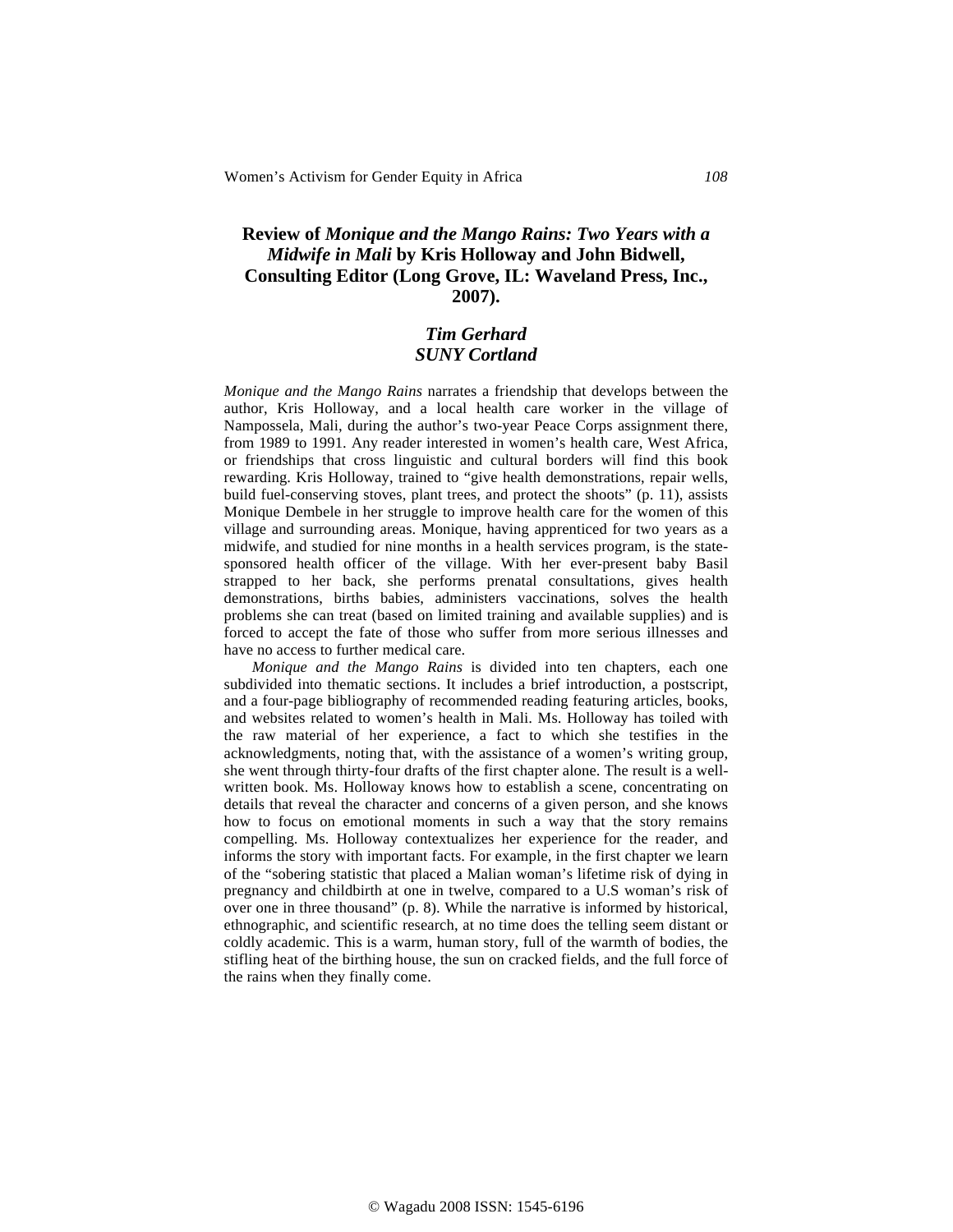109 Wagadu Volume 6 Winter 2008

Throughout *Monique and the Mango Rains*, the reader discovers how the villagers eat, farm, socialize, and celebrate. Yet the driving focus is women's health. Ms. Holloway (Kris) seeks to assist Monique in the daily operation of the health clinic and sets about securing the funding necessary to repair and refurbish the birthing house. In attempting to achieve these objectives, Kris becomes keenly aware of the obstacles that Monique faces. First, Monique works incessantly but receives little pay, recognition, or time off. The administrative and social system of the village is such that she receives only a portion, or sometimes none, of the money she earned through her work. Second, Monique is trapped in an arranged marriage to a man who offers her no support, and gives her little credit for the work she does at home and at the clinic. Furthermore, should she divorce him, Monique would have no rights to keep her child. Third, Monique herself has no access to proper medical or dental care as she suffers from terrible pain in her mouth. Larger economic and socio-political issues compound these problems. During this time in Mali, there is a coup d'état, as well as war in neighboring Liberia that causes the death of someone very dear to Monique. Just as Kris has observed countless women rise from difficult births to continue with their incessant work, Monique, upon learning this crushing news, collect herself and continue with her own work. "I longed for her to lie fallow, to gain strength" (p. 155), reports the author.

In addition, Kris becomes an activist for women's health, advocating for a cross-cultural discussion about societal norms that endanger women. However, in picking her health care battles, Kris must act wisely, with self-reflection and awareness of the local culture. She takes on two principle issues, reproductive rights and genital cutting. Monique already takes birth control pills, but does so secretly so that the villagers will not view her as a prostitute. Monique and Kris work together to change attitudes and make birth control available to the women of Namposella, where the specter of AIDS looms large. Kris observes the effects of genital cutting on women during childbirth and introduces information to Monique which leads to frank discussions between the two women, furthering their friendship. The book emphasizes that a true and honest relationship with people from another culture must precede the attempts of outsiders to step in and improve their lot.

Kris is able to lobby an administrator on Monique's behalf, assuring—after a long struggle—that Monique will receive her full pay. With the help of her colleague and future husband, John, Kris is also able to arrange for the refurbishing of the birthing house. As the one chapter title states, "The work is good." But in the end, Kris does not celebrate these small victories as much as she meditates upon the death of Monique, who (and I reveal this here only because it is revealed in the introduction to the book) dies eight years after Kris and John's departure from Mali. During the 1990s, Monique visited Kris and John in the United States, and they maintained a strong friendship through correspondence. In the end, however, Monique dies—tragically and ironically due to complications during childbirth, and Kris and John visit Mali once again in an attempt to understand her death and to assure that her children will receive